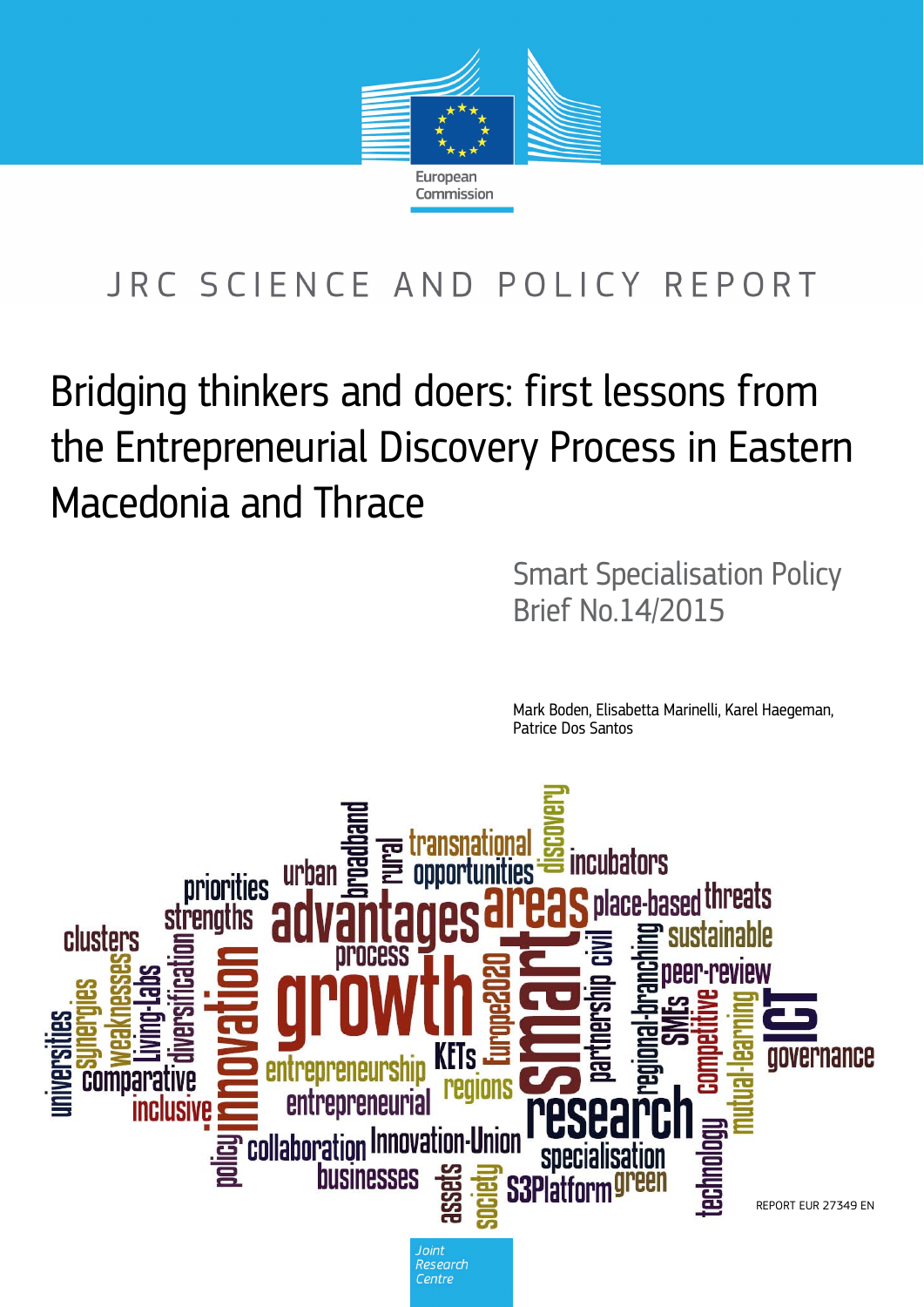#### European Commission

Joint Research Centre Institute for Prospective Technological Studies

#### Contact information

Address: Edificio Expo. c/ Inca Garcilaso, 3. E-41092 Seville (Spain) E-mail: jrc-ipts-secretariat@ec.europa.eu Tel.: +34 954488318 Fax: +34 954488300

https://ec.europa.eu/jrc https://ec.europa.eu/jrc/en/institutes/ipts

#### Legal Notice

This publication is a Science and Policy Report by the Joint Research Centre, the European Commission's in-house science service. It aims to provide evidence-based scientific support to the European policy-making process. The scientific output expressed does not imply a policy position of the European Commission. Neither the European Commission nor any person acting on behalf of the Commission is responsible for the use which might be made of this publication.

All images © European Union 2015

JRC96584

EUR 27349

ISBN 978-92-79-49577-9 (print) ISBN 978-92-79-49576-2 (pdf)

ISSN 1018-5593 (print) ISSN 1831-9424 (online)

Doi:10.2791/01633

Luxembourg: Publications Office of the European Union, 2015

© European Union, 2015

Reproduction is authorised provided the source is acknowledged.

#### Abstract

At the core of regional smart specialisation strategies (RIS3) is the bottom-up identification of a limited set of priorities for which regions think they have potential to obtain a comparative advantage. For setting such priorities entrepreneurs are in the driving seat, by identifying business opportunities together with other research and innovation actors. Such a process, also referred to as an entrepreneurial process of discovery (EDP), has been widely described in theory, but reported experiences on its implementation are scarce. This policy brief takes stock of a novel experience in implementing an EDP process in the Greek region of Eastern Macedonia and Thrace, drawing on practices from a European Parliament Preparatory Action in which the JRC-IPTS has been engaged, centred on the refinement and implementation of a RIS3 strategy in this region. The region one of poorest regions in Europe and was heavily hit by the crisis. The challenge of implementing a RIS3 strategy in this context offers lessons not only for the region itself but also for other convergence regions in Greece and Europe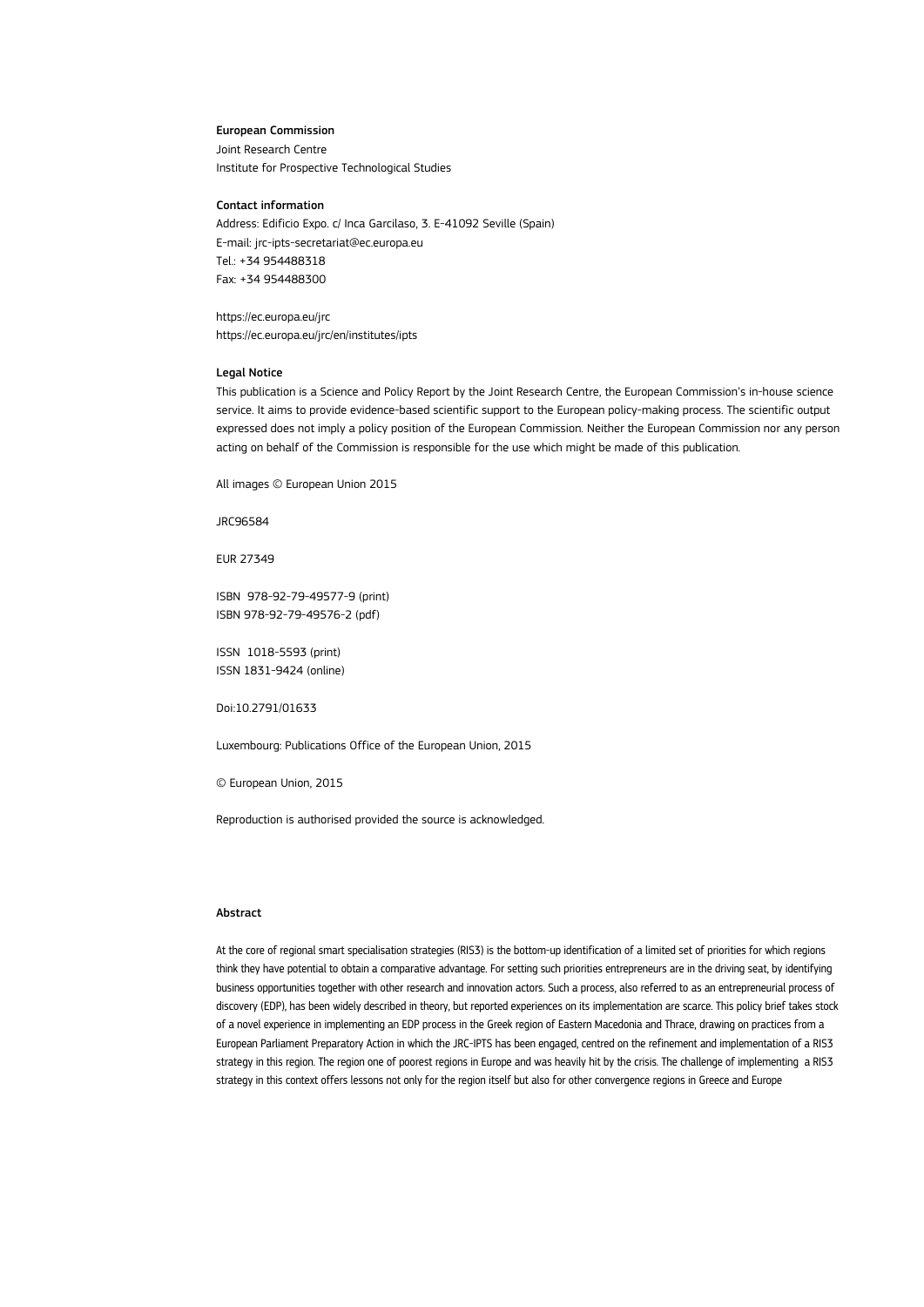**Bridging thinkers and doers: first lessons from the Entrepreneurial Discovery Process in Eastern Macedonia and Thrace**

Authors: Mark Boden<sup>1</sup>, Elisabetta Marinelli, Karel Haegeman, Patrice Dos Santos

**2015** 

1 EC, JRC-IPTS, (Mark.Boden@ec.europa.eu)

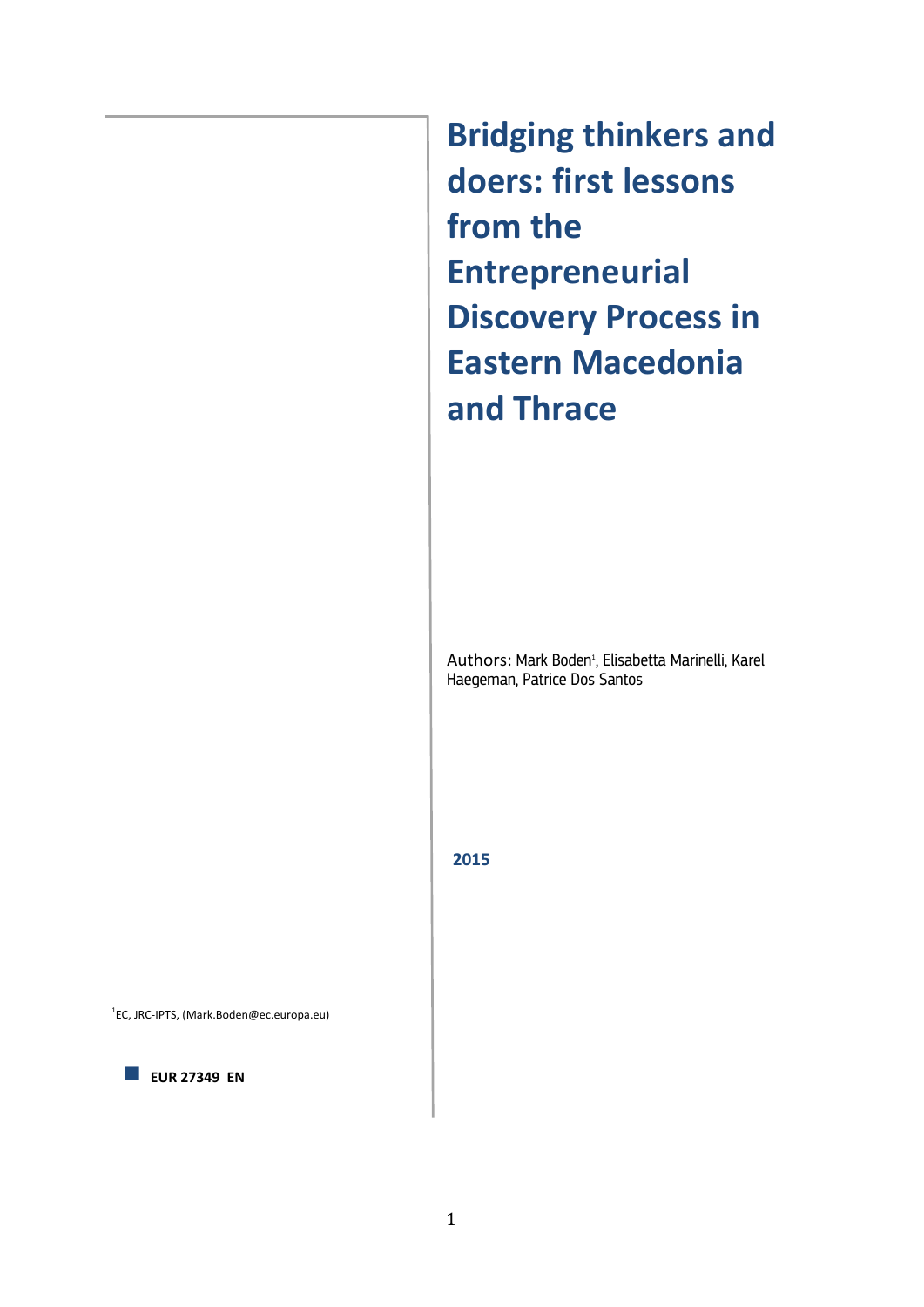# **Table of contents**

| <b>Acknowledgements</b> |  |
|-------------------------|--|
|                         |  |

| 1. Introduction |  |
|-----------------|--|
|                 |  |

| 2. The Enterpreneurial Discovery Process: from theory to practice |  |
|-------------------------------------------------------------------|--|
| 2.1 General structure of the EDP process                          |  |
| 2.2 EDP Focus Groups: methodology of the participatory exercise   |  |
| 2.3 Outcomes of the EDP Focus Groups                              |  |

| 3. Preliminary evaluation |  |
|---------------------------|--|
|                           |  |

| 4. Discussion and conclusions |  |
|-------------------------------|--|
|                               |  |

| 5. References |  |
|---------------|--|
|               |  |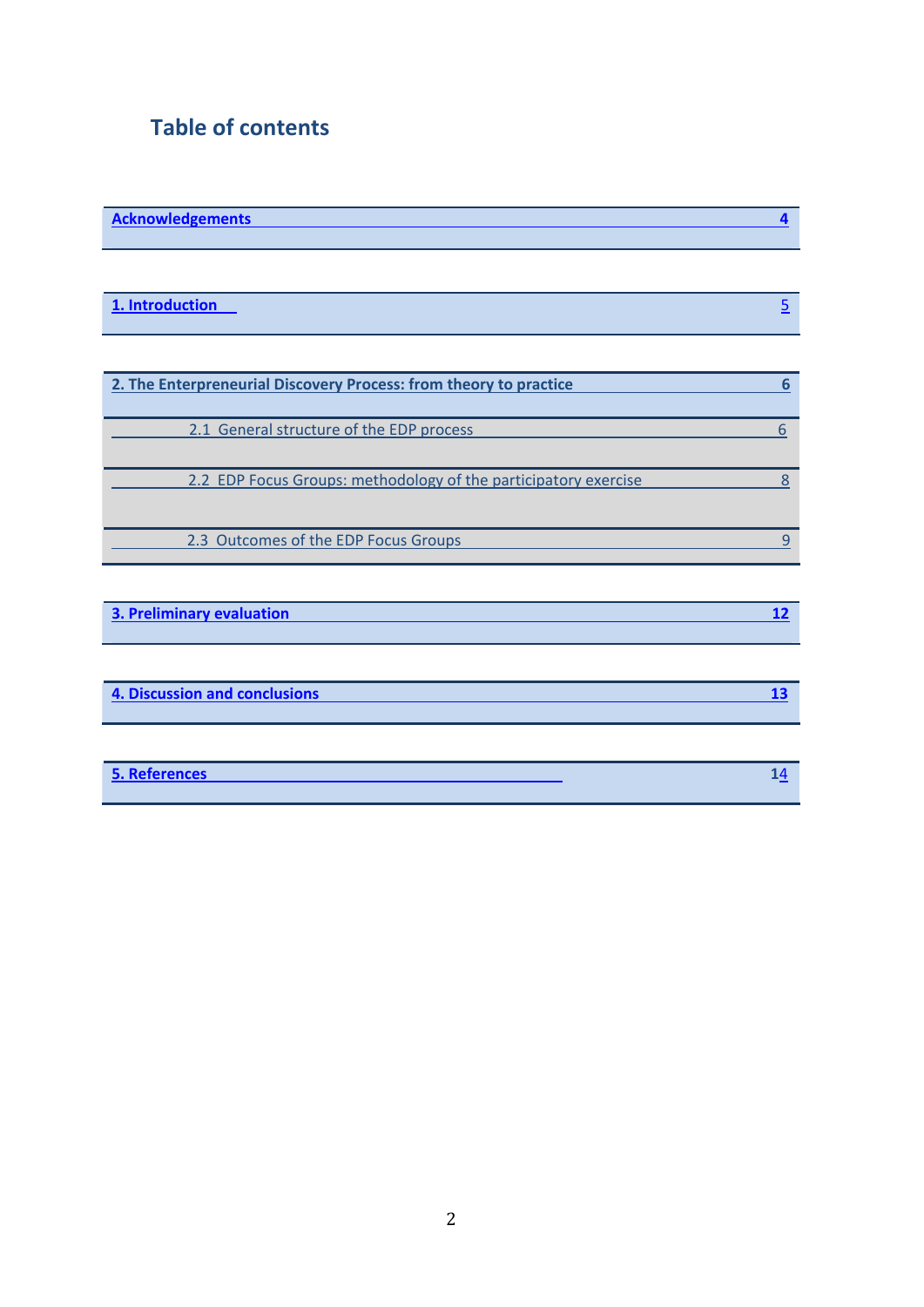# **List of tables and boxes**

| Table 1        |    |
|----------------|----|
| <b>Table 2</b> | 8  |
| Box 1          | 9  |
| Table 3        | 10 |
| Box 2          | 11 |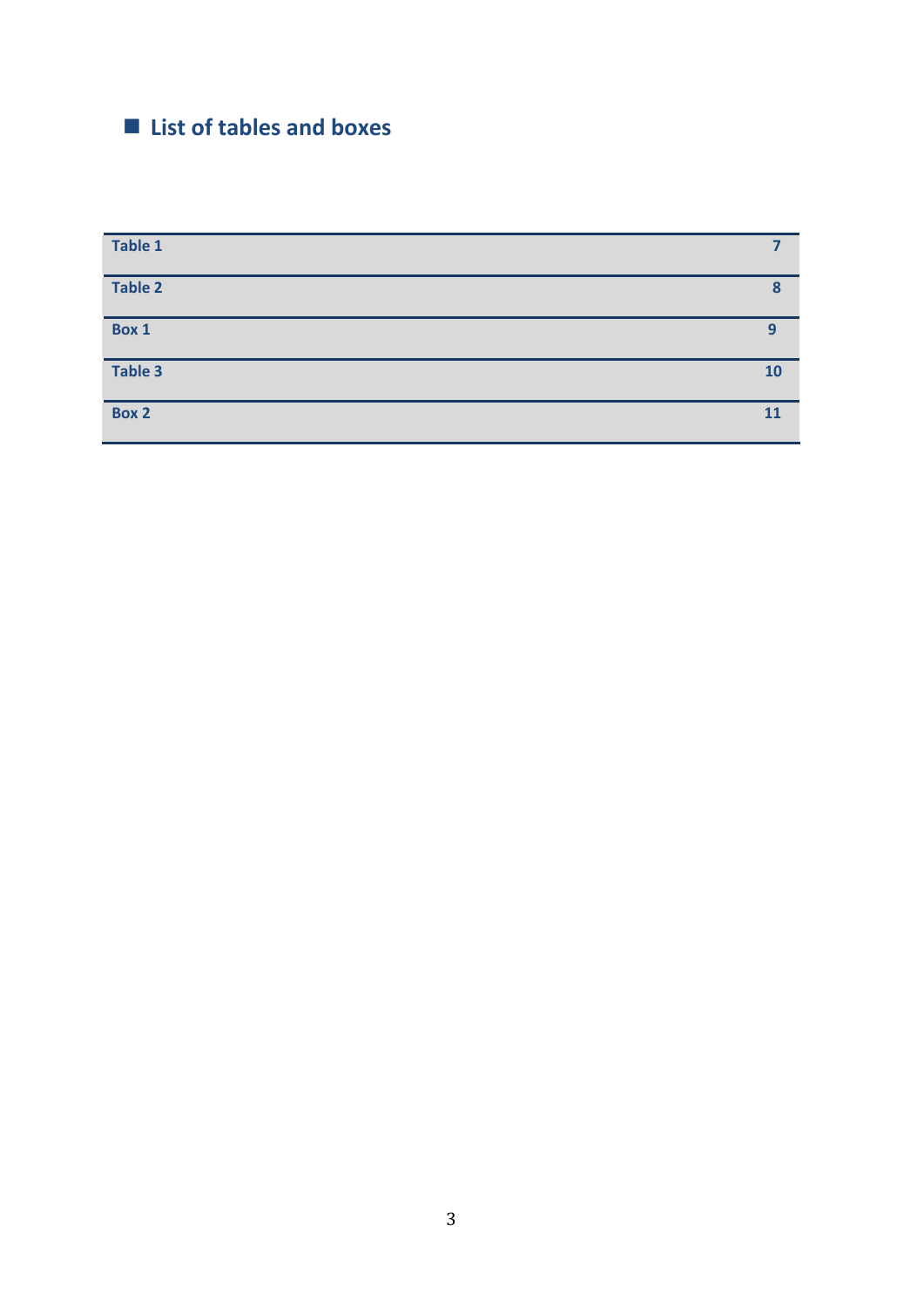## **Acknowledgements**

The organisation and implementation of the events described in this publication was possible only through the close cooperation of the Special Managing Authority of the Region of Eastern Macedonia and Thrace, the Regional Innovation and Entrepreneurship Council, the Innovati Systems team and the local consultants that supported us throughout the process. We would like to thank Yiannis Kesanlis, Panayotis Koudoumakis, Vasileios Pitsinigkos, Petros Soukoulias, Michalis Metaxas, Yannis Tolias, Effie Amanatidou and Christos Emmanouilidis.

The JRC-IPTS would also like to thank the board of Critical Friends, who provided feed-back and suggestions: Nerea Anacabe Uriarte, Magdalene Häberle (MFW), Raquel Ortega Argiles, Leyla Radovanova, Javier Revilla Diez, Artur Rosa Pires and Antonio Viader.

Finally, the JRC-IPTS would like to thank all the national and international experts who participated in the EDP focus groups, exchanging ideas and sharing their expertise.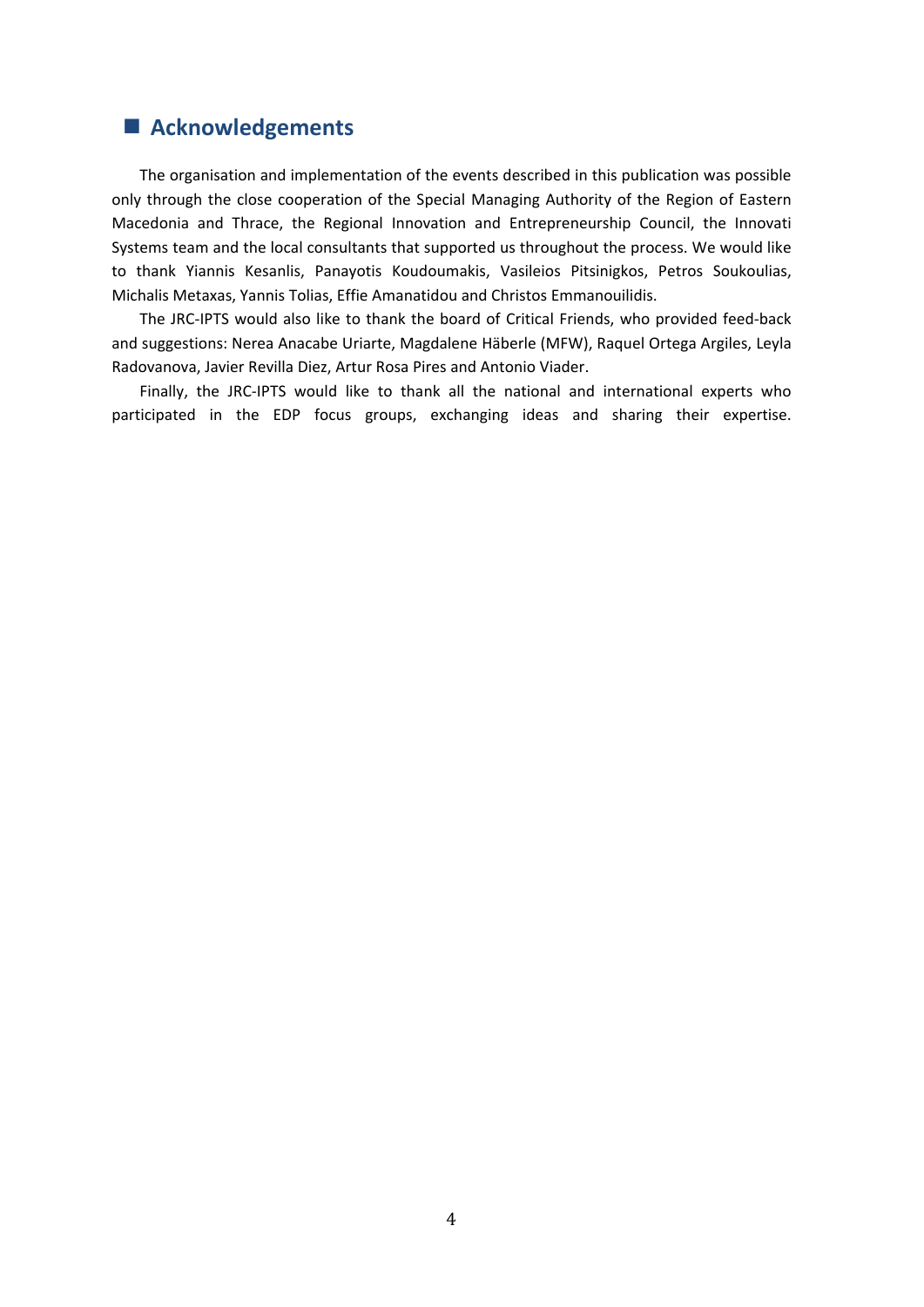# <span id="page-6-0"></span>**1. Introduction**

Regional smart specialisation strategies (RIS3) are aimed at developing regional competitive advantages following a vertical  $1$  prioritisation logic (Foray & Goenaga, 2013). Central to such prioritisation is the bottom-up identification of a limited set of priorities where regions believe they have potential to obtain a comparative advantage, through close collaboration especially among regional businesses and research organisations. Such a process is also referred to as an entrepreneurial discovery process (EDP) and is understood to be an ongoing process, not a one-off exercise. Through such EDP, priorities are identified based on opportunities discovered by stakeholders across the quadruple helix of government, industry, academia and society at large. Indeed, entrepreneurial knowledge is most often distributed across a regional system, hence entrepreneurs need connections with other quadruple helix actors. While several authors have written about the concept and rationales of such EDP (Foray & Goenaga, 2013; Hausmann and Rodrik, 2003; Martínez-López & Palazuelos-Martínez, 2014), few experiences have so far been codified about the actual implementation of such discovery process.

This policy brief takes stock of a novel experience in implementing an EDP process in the Greek region of Eastern Macedonia and Thrace (REMTh). The experiences reported are part of a European Parliament Preparatory Action implemented by the Institute for Prospective Technological Studies of the European Commission's Joint Research Centre (JRC-IPTS), centred on the refinement and implementation of a RIS3 strategy in this region over a 15 month period (September 2014 – November 2015). The region is one of poorest regions in Europe and was heavily hit by the crisis, making the implementation of a RIS3 all the more challenging. The Preparatory Action therefore also aims to draw lessons on RIS3 implementation for other convergence regions in Greece and Europe, and to provide a test bed for advancing theories on smart specialisation.

This policy brief comprises four further sections: section 2 reviews the concept of EDP and describes the specific implementation approach followed in REMTh. Section 3 provides an initial qualitative evaluation of the approach based on the feedback of international experts participating in events organised as part of the Action. Section 4 concludes by highlighting the main lessons, so far, and the way forward.

<u>.</u>

 $1$  Vertical prioritisation favours e.g. selected technologies, or fields, or a population of firms.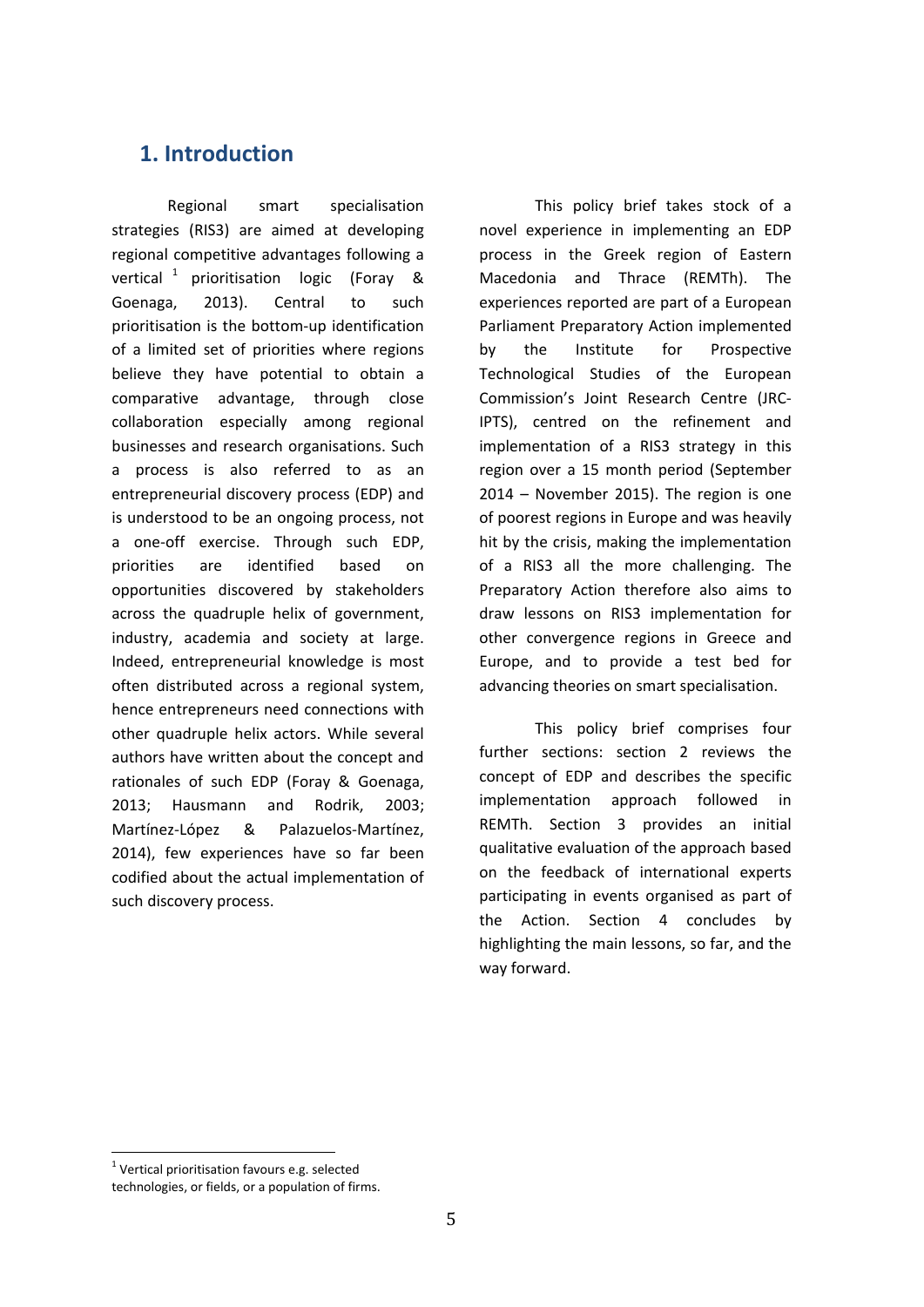# ■ 2. The Enterpreneurial Discovery Process: from theory to **practice**

<span id="page-7-1"></span>The concept of the entrepreneurial discovery process, as developed and used by the S3 platform<sup>2</sup> of the Joint Research Centre, is one if the pillars of RIS3. It is intended as an inclusive and interactive mainly bottom-up process in which participants from policy, business, academia, as well as other sectors, engage with each other to identify potential new activities and opportunities. The process is based on the recognition that the public sector does not have innate wisdom or the *ex-ante* knowledge of future priorities and that stakeholders' engagement is essential for establishing the direction of local development.

<span id="page-7-0"></span>**.** The contract of the contract of the contract of the contract of the contract of

Foray & Rainoldi (2013) put the generation of cross-sectoral information spillovers at the core of the EDP. Partnerships and networks among stakeholders are critical to integrate fragmented knowledge, allow spillovers to occur and ultimately open up new technological and market opportunities.

Clearly, there are several ways to support and encourage the generation of such spillovers (see Kroll *et al.* 2014 for a review), not least, because each EDP approach is context dependent. Within the Preparatory Action the entrepreneurial discovery process is being implemented through a series of EDP focus groups, which are described below. In particular, section 2.1 details the general structure of the EDP process, section 2.2. describes the

<u>.</u>

methodology applied to the participatory exercises at the core of the events and, section 2.3, reports the ideas resulting from this process .

## *2.1 General structure of the EDP process*

In order to pursue the core aims of the Preparatory Action, the JRC-IPTS, together with partners in the region, has organised four EDP focus groups, each centred on one of the sectors identified by the region as having particular potential for smart growth.

The four focus groups covered respectively the sectors of wine (November 2014), dairy & meat (January 2015), tourism (February 2015) and non-metallic minerals (May 2015). Each event lasted between one and one and a half days. The meetings required extensive preparation, based on well-coordinated team work. Whilst the local authorities and a team of local consultants –with a deep knowledge of the territory- engaged with local stakeholders, JRC-IPTS identified key international experts to invite to the sessions and devised an appropriate methodology. Each focus group followed the same basic methodological template. However, methodological and organisational lessons derived from each event, as well as the specificities of the context were embedded in the design of the subsequent ones.

As indicated in Table 1, the focus groups were organised using a combination of plenary and parallel sessions. Regional, national and international experts were

 $2$  The S3 platform is the Smart Specialisation Platform, a competence center on RIS3 hosted by the Joint Research Centre:

<http://s3platform.jrc.ec.europa.eu/home>.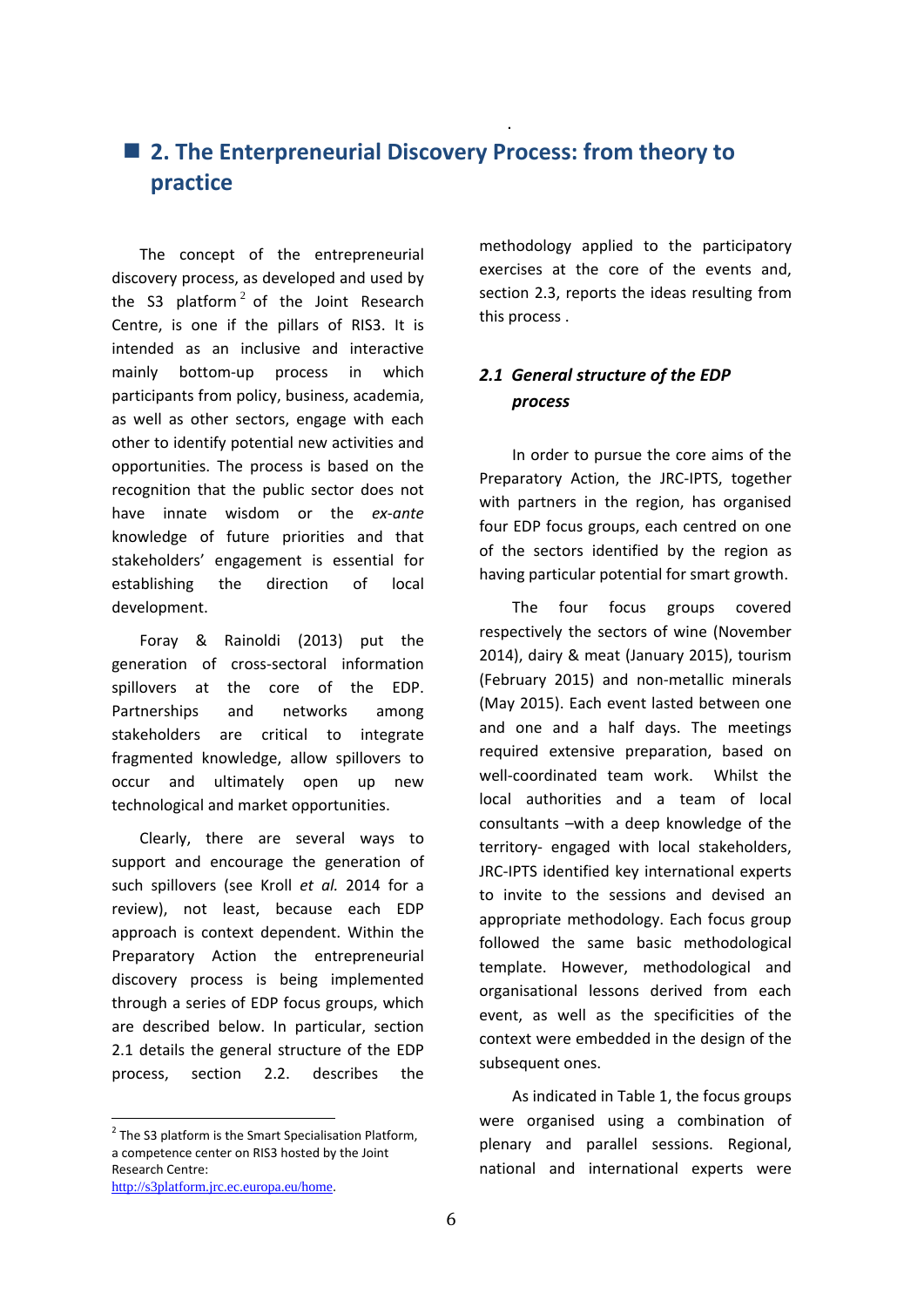identified and invited to give scene-setting speeches and to stimulate discussion around (ex ante) selected themes. Plenary sessions were held at the beginning and at the end of the events, and included an introduction to the regional RIS3, an outline of the aims and approach of the Preparatory Action, as well as scene-setting presentations from international speakers. Time was also allowed for open discussion. The parallel sessions, which constituted the core of the EDP, addressed different segments of the value chain of each sector (as defined in Table 2) and included presentations from national and international experts in the

field and a phased participatory exercise. The duration of the focus groups generally allowed sufficient time for full parallel discussion, but also enhanced the general networking opportunity of the event. In the weeks that followed each focus group, several follow-up activities were conducted. E-mails were sent in order to inform participants about the further steps of the Preparatory Action. The websites of both the Preparatory Action and of the regional Managing Authority were also updated with bilingual information and news regarding the meetings and related activities.

#### <span id="page-8-0"></span>**Table 1 – Template of EDP Focus groups**

|        | <b>Plenary introduction</b>                                                                                     |
|--------|-----------------------------------------------------------------------------------------------------------------|
| ٠      | Presentation of the region and the regional RIS3                                                                |
|        | Presentation of the project                                                                                     |
| ٠      | Presentation from international expert on the sector at stake                                                   |
|        | 1st Parallel sessions covering four different parts of the sectoral value chain                                 |
| ٠      | Presentation by a national expert on the specific value chain building block                                    |
| ٠      | Participatory exercise to stimulate interaction among stakeholders                                              |
|        | 2nd Parallel sessions covering four different parts of the sectoral value chain                                 |
| ٠      | Participatory exercise to stimulate interaction among stakeholders                                              |
|        | <b>Plenary conclusion</b>                                                                                       |
| ٠<br>٠ | Reporting back from the participatory exercise<br>Presentation from international expert on the sector at stake |
|        | Round-table and QA from the public                                                                              |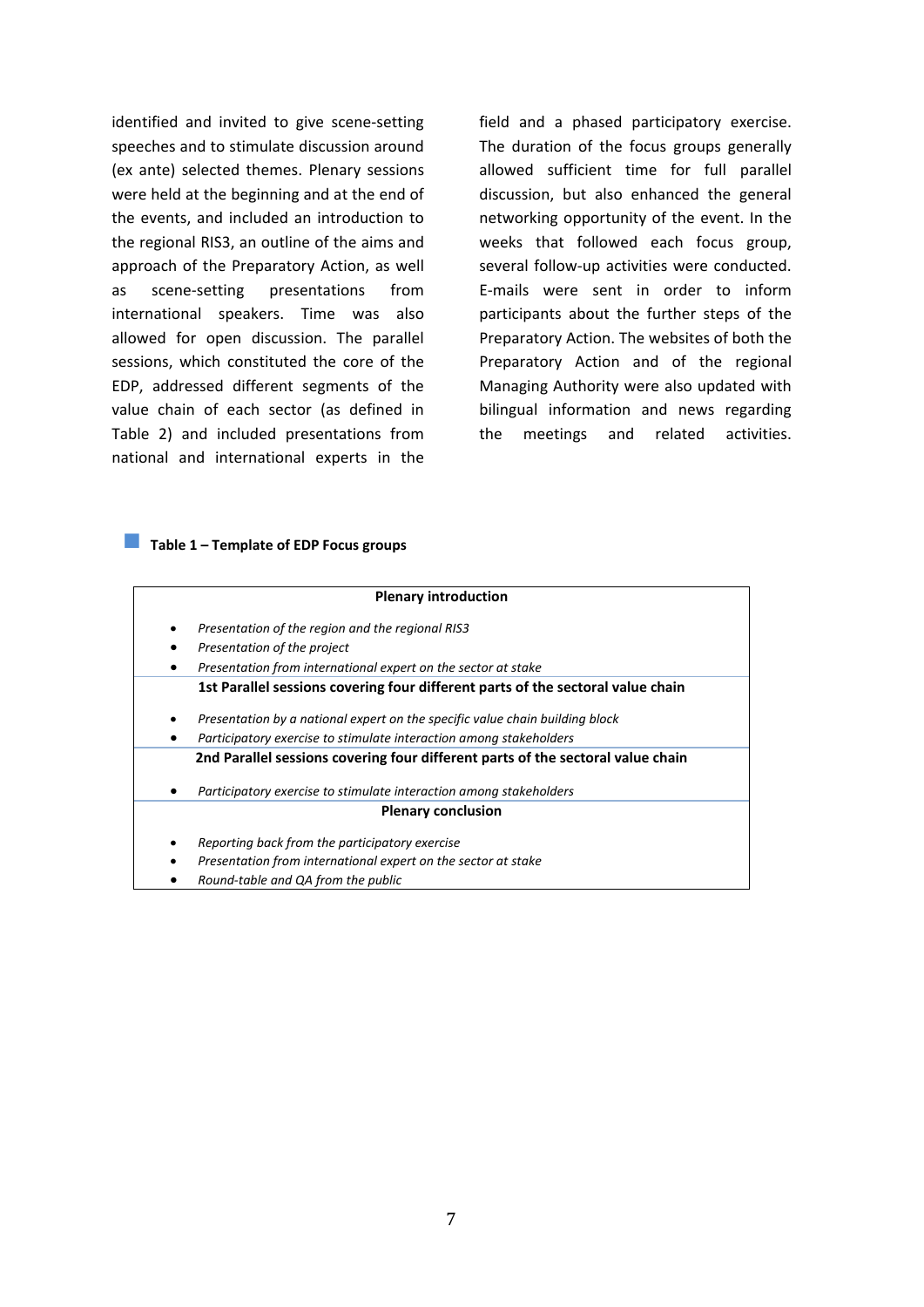### **Table 2 – EDP focus-groups parallel sessions**

<span id="page-9-0"></span>

|                                             | <b>Parallel EDP sessions</b>                                                                                           |                                                                                                 |                                                                                                    |                                                                        |
|---------------------------------------------|------------------------------------------------------------------------------------------------------------------------|-------------------------------------------------------------------------------------------------|----------------------------------------------------------------------------------------------------|------------------------------------------------------------------------|
| Wine                                        | Research and<br>innovation focusing<br>on technological<br>improvements<br>in wine                                     | Research and<br>innovation focusing<br>on by-products of<br>grapes and<br>wines                 | Research and<br>innovation related<br>to green energy and<br>the environment<br>in the wine sector | Research and<br><i>innovation in</i><br>wine tourism $-$               |
| <b>Meat &amp; Dairy</b>                     | Research and<br>innovation in animal<br>husbandry                                                                      | Food processing<br>technologies                                                                 | Research and<br>innovation in dairy<br>products                                                    | Organic meat<br>and dairy<br>products and<br>sustainable<br>production |
| <b>Tourism</b>                              | 4 seasons tourism                                                                                                      | Tourism and cultural<br>heritage                                                                | ICT and tourism                                                                                    | Gastrotourism                                                          |
| <b>Marble and non-</b><br>metallic minerals | Research and<br><i>innovation for energy</i><br>and environmental<br>optimization<br>of the marble<br>production chain | Management of<br>marble quarries &<br>aggregates – Waste<br>& environmental<br><i>impacts</i> , |                                                                                                    |                                                                        |

## *2.2 EDP Focus Groups: methodology of the participatory exercise*

In each of the parallel sessions, participants were grouped on the basis of their expressed preferences and with the intention of achieving a mix of actors from:

- within and beyond the region as well from outside Greece;
- both the public and private research sectors;
- organisations operating principally in various different parts of the value chain; and
- having a policy and/or strategic perspective as well as scientific and technological perspectives.

Each parallel group had a moderator and a rapporteur (tasked with reporting the outcomes of the parallel session to the plenary as well as with carrying out related follow up activities).

As Box 1 illustrates, the exercise comprised a sequence of five core tasks and aimed at generating and selecting innovative ideas requiring expertise from different sectors (task 1 and 2), creating partnerships around them (task 3) and reflecting on their potential development, outlining the first steps necessary for implementation (tasks 4 and 5).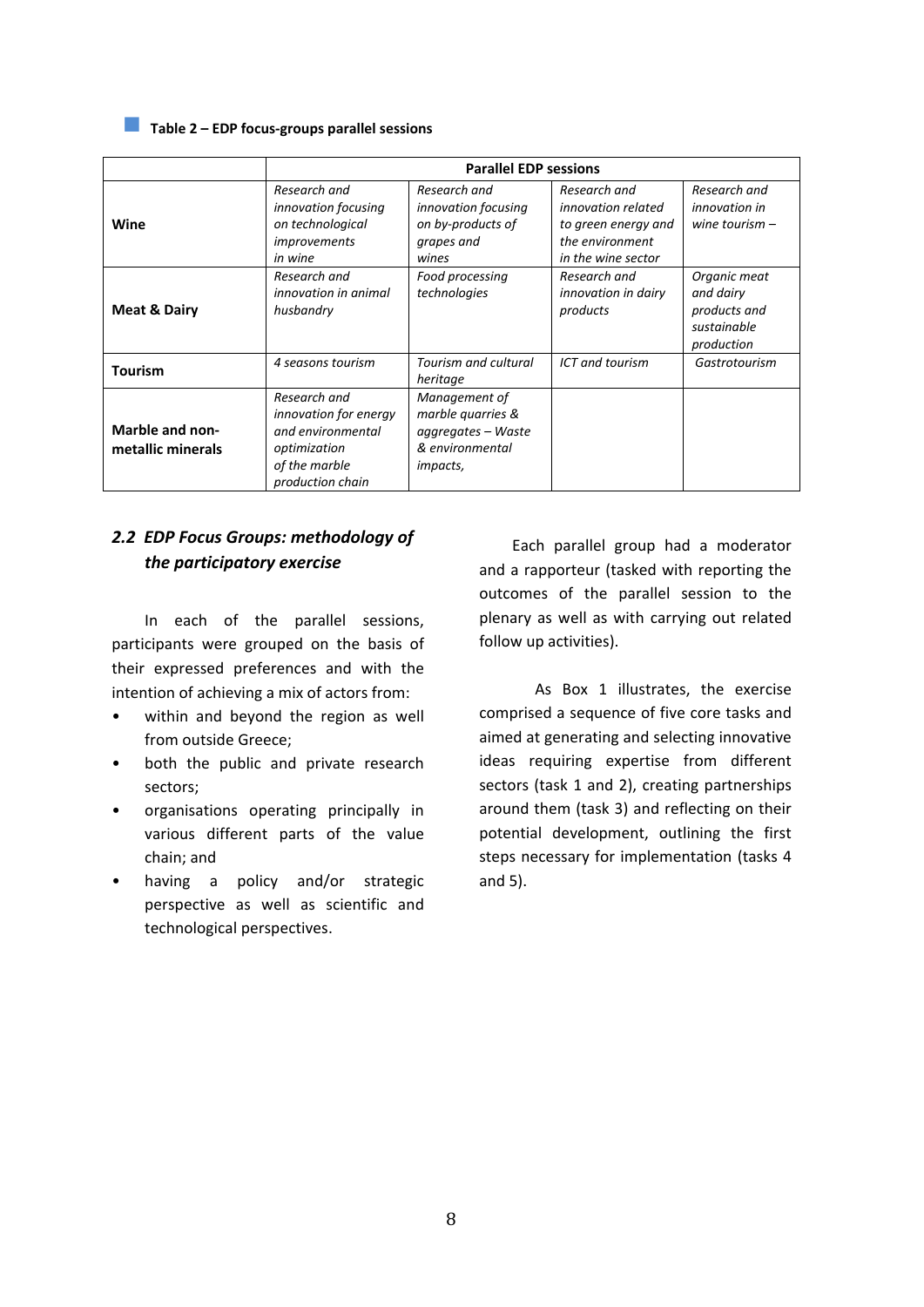#### <span id="page-10-1"></span>■ Box 1. EDP focus group methodology: key tasks

#### **Task 1. Individual generation of ideas**

In task 1 each participant was asked to reflect and fill-in a simple fiche with the following information:

- Personal profile (i.e. entrepreneur, private sector, researchers, etc.)
- Problem faced and potential innovative idea to solve it.
- External expertise/Partners needed to implement the idea.

#### **Task 2 Presentation of ideas**

Each participant was asked to present her/his idea to the rest of the group, highlighting also the profile of the expertise needed for its further development. To ensure an open and creative environment, ideas were not criticised at this stage.

#### **Task 3 Formation of "idea-partnerships"**

Each parallel group, building on the outcomes of task 2, created a consolidated list of ideas in which similar or complementary proposals were clustered.

Following that, participants were asked to identify those idea(s) which they were interested in developing further. Based on that, the group – guided by the moderator- proceeded to organise itself in different sub-groups or "idea-partnerships". These comprised (ideally) individuals from different sectors (i.e. research and industry) with similar interests.

#### **Task 4 development of ideas (Phase 1).**

Each of the "idea-partnerships" formed in task 3 then discussed the idea further, defining it in more depth, identifying the required contributions from different partners, developing the first considerations on framework conditions (legal problems, needs for human capital, capacities, etc. ), on financial planning and on the "next" steps.

#### **Task 5 development of ideas (Phase 2)**

The "idea-partnerships" then defined the concrete title for their idea, the subsector(s) of interest, a brief project description, a rough estimation of the resources needed, a timeline for the event, and the stakeholder groups involved. The work was conducted under a set of guiding questions and took into account the criteria for funding.

<span id="page-10-0"></span>Task 4 and 5 varied across workshops containing similar,yet different, sets of questions.

#### *2.3 Outcomes of the EDP Focus Groups*

The outputs of each of the four EDP workshops were a set of entrepreneurial ideas, merging different sectors (research and business) and compatible with the local RIS3 strategies.

The ideas, summarised in Table 3, have been systematically collated and presented as part of a follow-up consultation with stakeholders, conducted via the Preparatory Action website.

An example of the outcomes is presented in box 2. The remaining ideas can be consulted here:

[http://s3platform.jrc.ec.europa.eu/id](http://s3platform.jrc.ec.europa.eu/ideas-for-pdl2) [eas-for-pdl2](http://s3platform.jrc.ec.europa.eu/ideas-for-pdl2)

The outcomes of the EDP focus groups are, however, intended to be broader than the ideas above. They involve facilitating access to international networks, promoting a culture of public/private partnership, increasing trust among stakeholders and the shared development of a vision for the territory.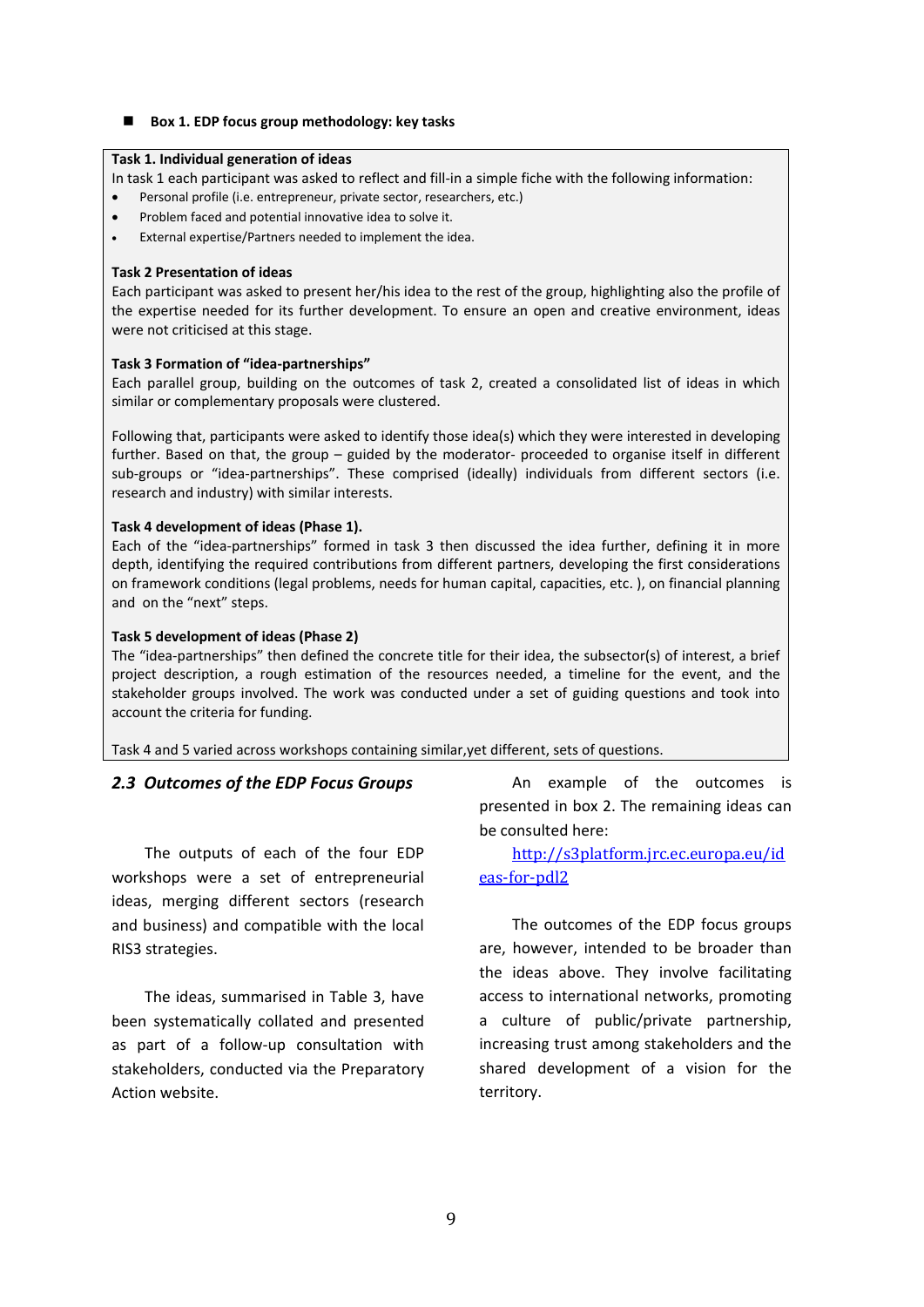# <span id="page-11-0"></span>**Table 3. Idea outputs of EDP workshops**

| <b>WINE</b>                                            | <b>MEAT &amp; DAIRY</b>                                                                                                    | <b>TOURISM</b>                                                         | <b>MARBLE &amp; NON-METALLIC</b><br><b>MINERALS</b>                                                      |
|--------------------------------------------------------|----------------------------------------------------------------------------------------------------------------------------|------------------------------------------------------------------------|----------------------------------------------------------------------------------------------------------|
| Local grape varieties                                  | Cluster for animal husbandry<br>and agriculture                                                                            | Regional/local<br>tourism<br>organisation                              | <b>Geological and Geophysical</b><br>Research in Marble Quarries;<br><b>Underground Mining Equipment</b> |
| Vineyard network with GIS<br>tools                     | Genetic mapping and genetic<br>improvement                                                                                 | Off-season<br>tourism                                                  | Integrated interventions for energy<br>efficiency in quarries and marble<br>processing facilities        |
| Indigenous microbiota for<br>local wines               | Community supported<br>farming and production;                                                                             | Eco-Tourism                                                            | Reusing quarry and marble<br>processing residues and scrap                                               |
| Prevention of<br>Dekkera/Brettanomyces<br>bruxellensis | Vertical integration - slaughter<br>houses in small farms                                                                  | <i>Innovative</i><br>management of<br>cultural heritage                | Clustering across the marble value<br>chain                                                              |
| Energy from wine                                       | Religious certifications of meat<br>and meat products                                                                      | <b>ICT</b> based<br>applications for<br>thematic<br><i>itineraries</i> | <b>Restoration of Marble quarries</b>                                                                    |
| <b>Food Supplements and</b><br>Cosmetics               | Production of certified<br>traditional meat products and<br>their promotion via marketing<br>innovations                   | Personalised<br>tourism                                                | Planning / coordination of access to<br>the raw material                                                 |
| Organic fertilizers from<br>tsipouro                   | Innovative technologies in for<br>local non-pig meat products<br>with improved conservation                                | ICT tools for<br>tourism                                               |                                                                                                          |
| Animal feeds from wine<br>by-products                  | Sustained and integrated<br>promotion of local, traditional<br>fermented food systems from<br>authentic microbial cultures | Digital business<br>innovation in<br>tourism                           |                                                                                                          |
| Tsipouro-based Liqueurs                                | Development of functional<br>products based on local dairy<br>products                                                     | Regional culinary<br>centre                                            |                                                                                                          |
| Local varieties & local<br>histories                   | Dairy/meat sectors clusters                                                                                                | History and<br>cuisine                                                 |                                                                                                          |
| wine, gastronomy, culture<br>& entertainment           | Research and/or technologies<br>for the production of new value<br>added products                                          |                                                                        |                                                                                                          |
| <b>Branding regional wines</b>                         | Energy production from animal<br>waste                                                                                     |                                                                        |                                                                                                          |
| Wine-Gastronomy /<br><b>Cultural Tourism</b>           | Network for collecting and<br>managing data on the milk and<br>dairy production chain                                      |                                                                        |                                                                                                          |
| Wine-value chain cluster                               |                                                                                                                            |                                                                        |                                                                                                          |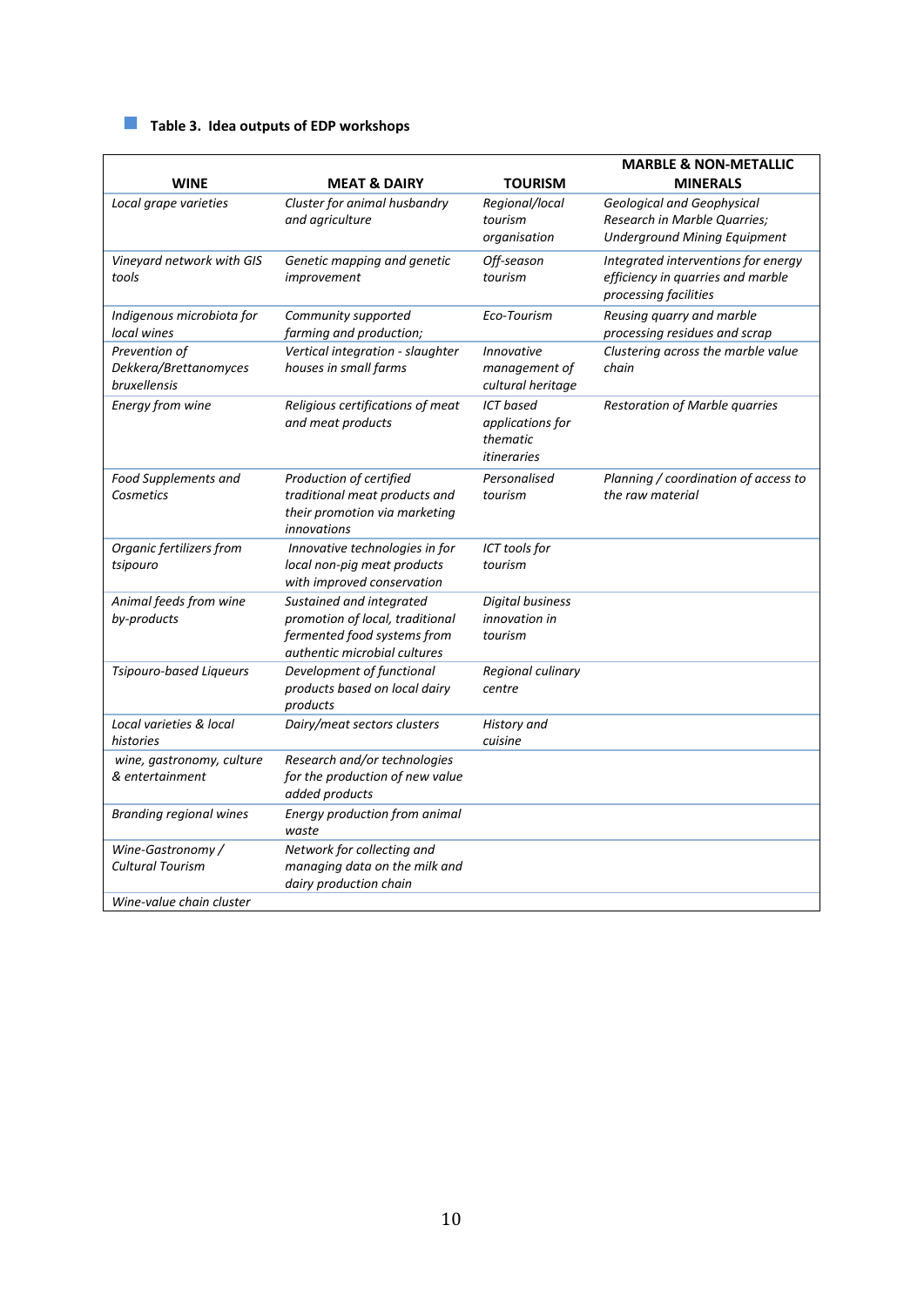<span id="page-12-0"></span> **Box 2. Example of output of EDP focus group** 

# **IDEA 1. Local wine grape varieties**

## *Research and exploitation of local wine grape varieties*

## **1. Brief description of the idea-partnership**

*The idea focuses on research on 6-7 local wine grape varieties, aiming at the definition of their oenological potential and its enhancement during the grape and wine production process. The implementation of the idea comprises two steps: (a) the definition of the varietal character/potential of each variety and (b) the ways to enhance/maximize the initial potential during all stages of wine production, from vineyard site evaluation to the marketing of the final products.* 

## **2. Contribution of the different partners**

*The research will focus on varieties existing in established vineyards but can be extended to the discovery of lesser known ones. Collection and description (both ampelographic and molecular) will be performed by specialized scientists and institutes (molecular biologists, plant pathologists and viticulture specialists). Nursery facilities will join the project to assure the propagation and delivery of the planting stock. For the definition of the varietal character (for both existing and promising varieties), laboratories specialised in grape and wine chemical analysis will be needed and tasting panels must be assembled and trained. To maximise varietal potential, viticulture and oenology experts will be necessary to plan and implement experimental protocols and evaluate the results. Grape growers and wine producers in the region will participate by providing vineyards and wineries for experimental implementation (experimental vineyard blocks, micro-vinifications).* 

## **3. First considerations on framework conditions**

*The main perceived obstacle to the implementation of the idea is the current legal framework, limiting the expansion of vineyards. Within the region, there are grape and wine producers that can support the idea with tangible assets (experimental cultivations and pilot wine-making processes) and human capital. Democritus University of Thrace (DUTH) could also support the action with the participation of specialised labs. Reservations regarding the lack of infrastructure of the Department* 

*of Oenology at Drama might be solved by the participation of other well equipped labs at the Aristotle University of Thessaloniki (AUTH) and the Agricultural University of Athens.* 

## **4. First financial considerations**

*As the duration of the action at full scale deployment would be at least four years, only rough estimates of budget are feasible, and would be in the order of € 2M.* 

## **5. Identification of first "next" steps**

*These include: state of the art analysis regarding current knowledge on local varieties; evaluation of planting material and nursery facilities; and definition of areas and most important varieties for further research.* 

## **6. Initial interest of partners**: *10 from industry and 5 from research/academic community*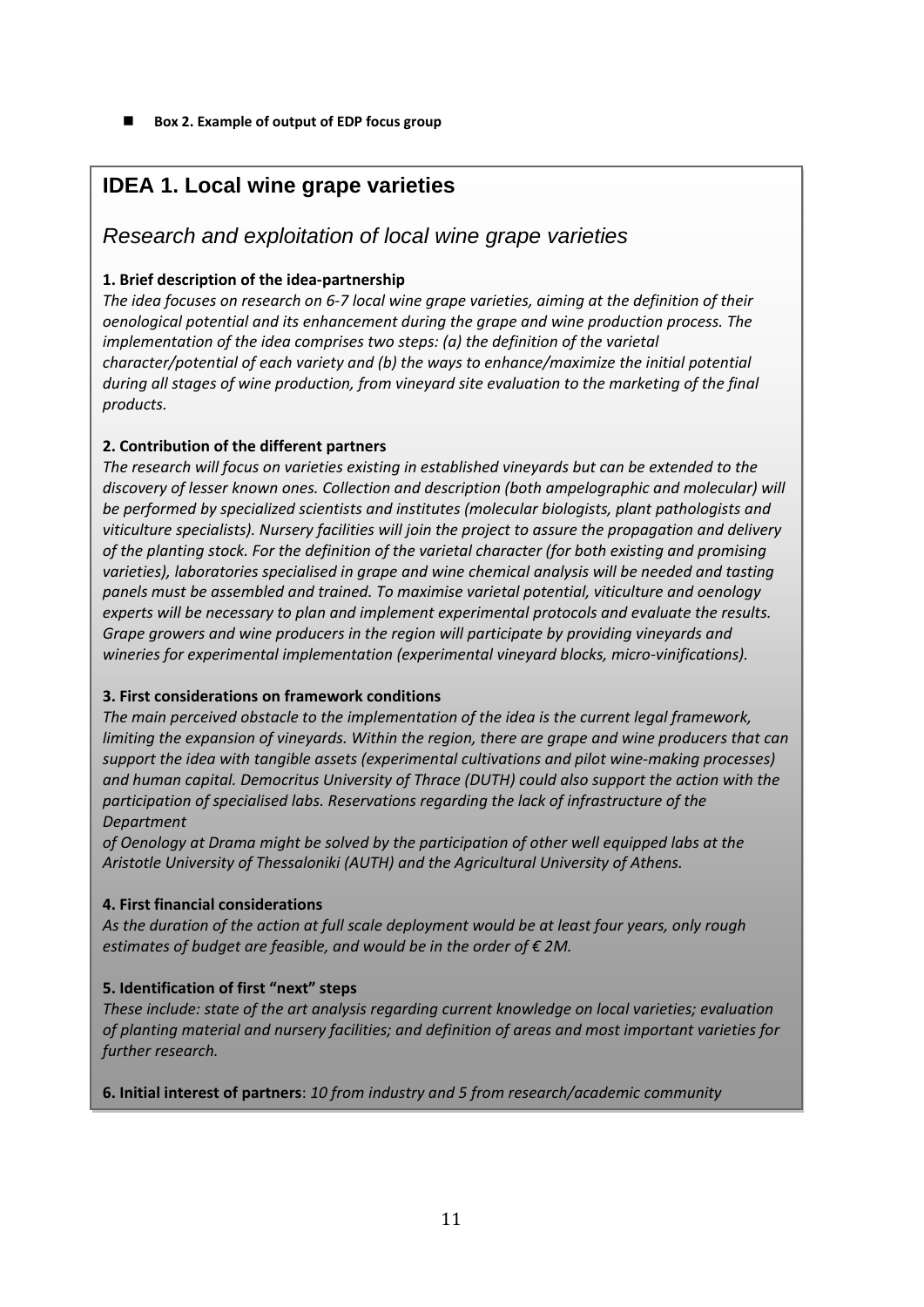## <span id="page-13-0"></span>■ 3. Preliminary evaluation

 In order to evaluate the extent to which the approach has so far been successful in developing an EDP and, hence, bridging the gap between different sectors (public, private, research) a short evaluation questionnaire was sent to each of the 22 international presenters and Greek experts participating in the first three EDP focus groups.

They were asked the following five questions, and were also encouraged to give explanations for their replies, whether positive or negative.

*1. Do you think the event was useful in stimulating the interaction between the research and private sector in broad terms?* 

*2. Do you think the structure of the event was effective in generating creative thinking?* 

*3. Do you think the event was useful in stimulating innovative entrepreneurial ideas for the region? (Please note, that the ideas should be innovative for the region, rather than on the EU or global levels).* 

*4. Do you think the event was useful in opening up networking opportunities both at the national and international level?* 

*5. Was the logistic organisation of the event satisfactory?* 

The fifteen respondents were all positive about the capacity of the events to stimulate public/private interaction. Interestingly, one respondent highlighted that the supply side (firms and research) was over-represented, and the events would have benefitted from the presence of global

buyers (demand side) in the areas under consideration.

The methodology followed has been evaluated positively in terms of its ability to generate critical thinking, though several respondents mentioned that a higher participation of the private sector would have enhanced the results.

Whilst many of the respondents also agreed that the events stimulated entrepreneurial thinking, a couple of them were a bit sceptical, pointing towards the insufficient participation of the private sector and the lack of entrepreneurial culture in the region. Respondents were also positive about the networking opportunities offered by the EDP Focus Groups, although they highlighted that opportunities for international networking were limited. One

*"The event delivered a real output for participants. The four working groups have tried to transform the ideas into a practical framework for the generation of several joint projects and ideas. One-to -one meetings, during the breaks also help for developing new ideas or business relationships." International expert*

respondent pointed out that for networking to actually bear fruit one individual event may not be sufficient. The evaluation in terms of

logistical organisation was also very positive.

Finally, respondents were given the opportunity to provide extra comments. While, only a few respondents did so, one of the more interesting suggestions was to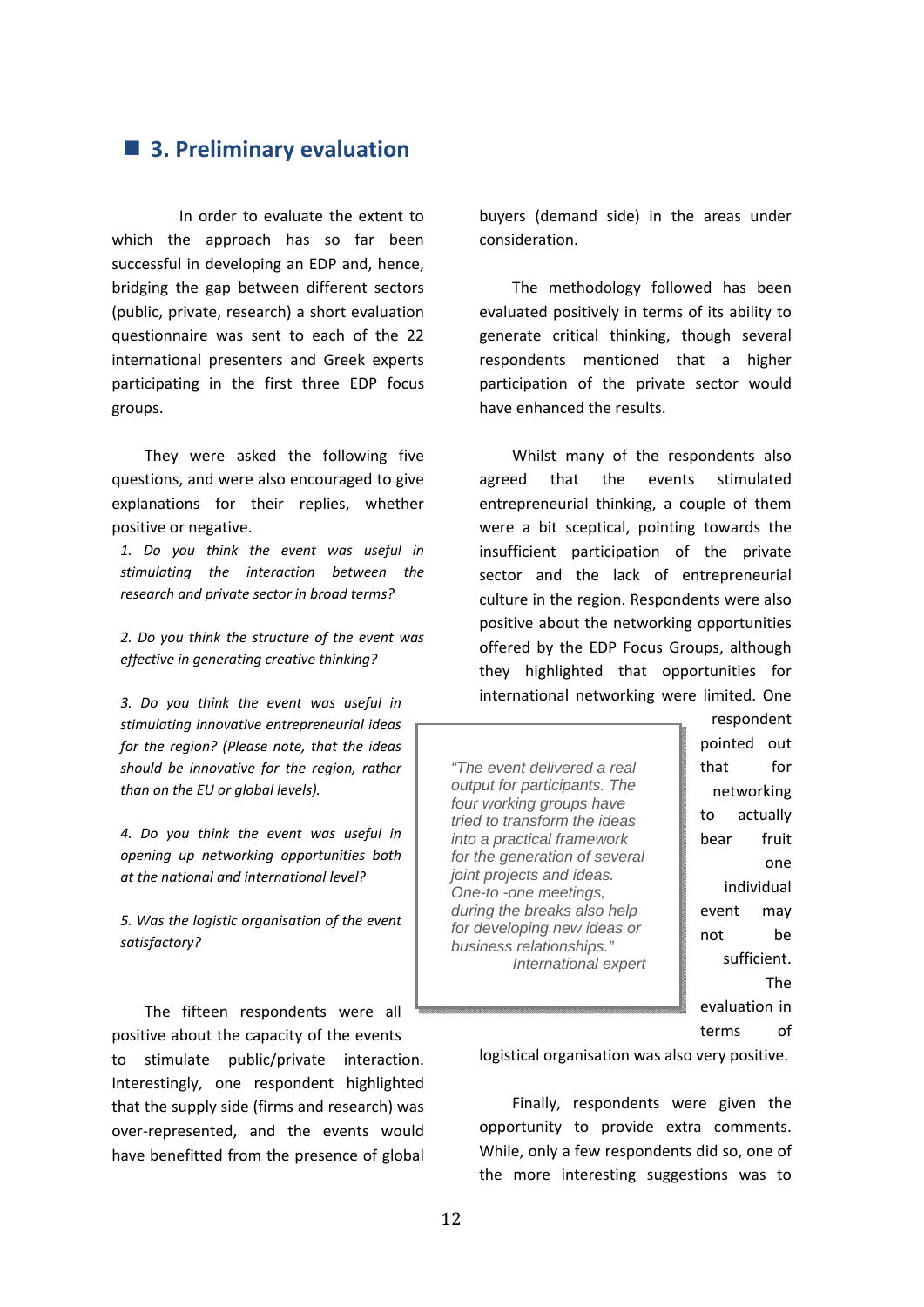devise an "EDP Manifesto" highlighting the key lessons from the experience. Another suggestion was to narrow further the sectoral target of the working group, make

# <span id="page-14-0"></span>**4. Discussion and conclusions**

The EDP workshops have been successful in mobilising and engaging relevant stakeholders in priority sectors. They have allowed stakeholders to explore and catalyse the dynamics of the entrepreneurial process of discovery and to examine the key criteria to identify and pursue relevant projects for the region. More specifically:

- This process has led to an enhanced understanding in REMTh of what RIS3 can do, of the advantages of exploring selected priorities and of the benefits of international cooperation in research and innovation.
- The learning effect is also reflected by the region taking the lead on the organisation of the fourth EDP focus group on non-metallic minerals.
- Awareness and trust building take time: the sustained commitment of key stakeholders over time is essential to the success of the EDP process. In the case of REMTh, the outcomes so far have been highly constructive, with participants actively engaging in the tasks with the necessary building of trust in the stakeholder community with concrete outcomes
- Mobilisation and engagement of stakeholders take time: public authorities, business, university, research and technical institutes, users and citizens need to get used to explore

available more preparatory material for stakeholders in advance of the event and devise better ways to identify the more engaged entrepreneurs.

together opportunities, gaps and barriers.

These activities have also contributed to refinement of the EDP focus group approach, and its codification for its application to other key sectors and to other regions. Indications of interest from other regions in undertaking similar activities have also been received.

- Each context of application has specificities to be taken into account, and the complexities of implementation must not be underestimated. There is a need for alignment to local policy/political needs and calendar (understand the context and adapt to it)
- There is also a key role for local "champions" capable of catalysing stakeholders engagement
- The project is also successful in building trust in working with the Commission as "collaborating" rather than "imposing" – a success of REMTh project and S3P
- Replicability: the methodology of the EDP workshops has been codified here for replication elsewhere. The experience in the four focus groups shows that it is critical to manage time sharply. The moderation of plenary a and parallel sessions need to ensure that all members of the audience provide feedback and ideas.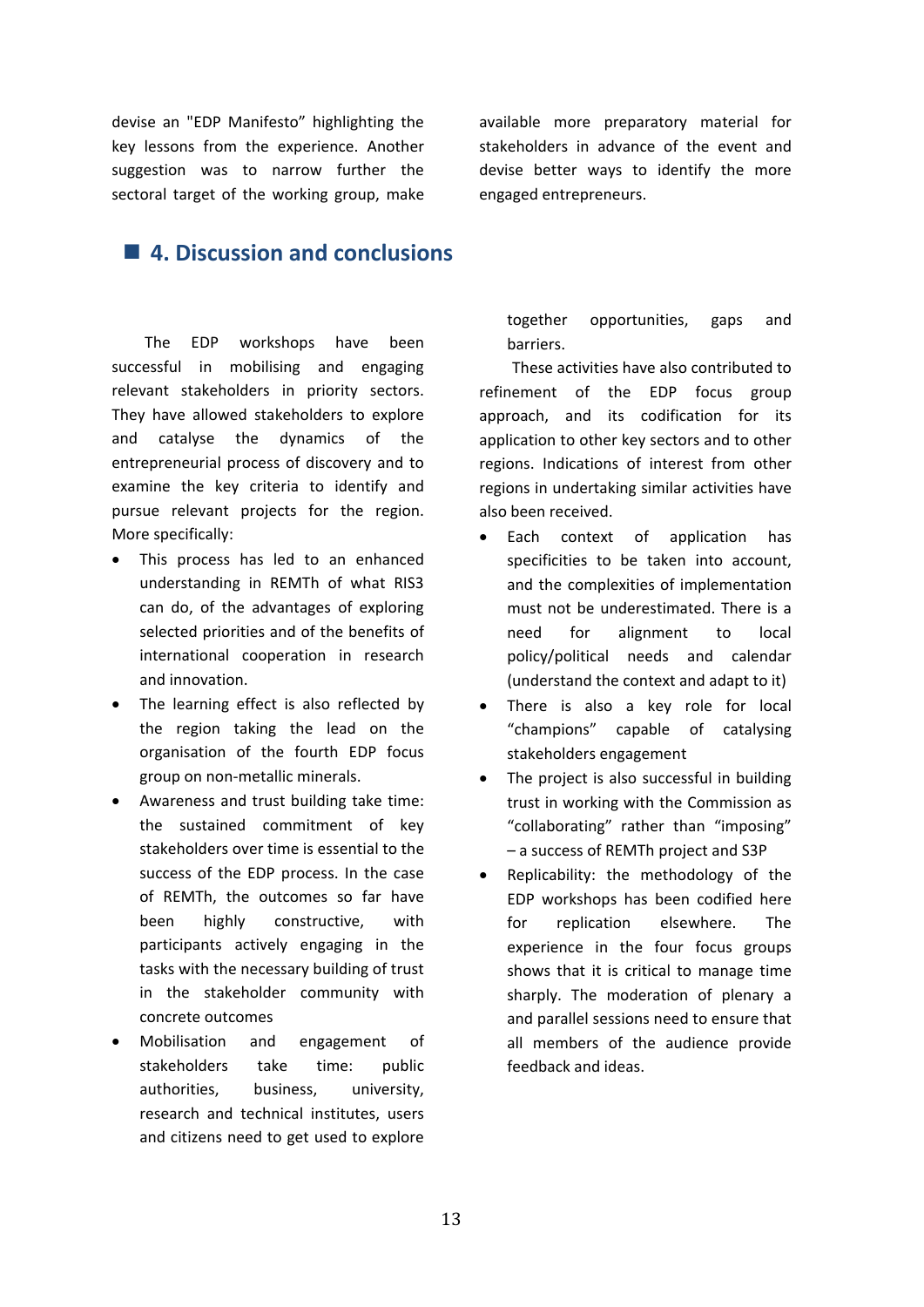## <span id="page-15-0"></span>**5. References**

Foray, D. and Goenaga, X., The goals of smart specialisation, S3 Policy Brief Series n° 01/2013, EUR 26005 EN, ISBN 978-92-79-30547-4, Luxembourg: Publications Office of the European Union, 2013. Available at: <http://ftp.jrc.es/EURdoc/JRC82213.pdf>.

Foray, D. and Rainoldi, A., Smart Specialisation programmes and implementation, S3 Policy Brief Series No. 02/2013, EUR 26002 EN, ISBN 978-92-79-30541-2, Luxembourg: Publications Office of the European Union, 2013. Available at: <http://ftp.jrc.es/EURdoc/JRC82224.pdf>.

Hausmann, R. and Rodrik, D. (2003) Economic development as self-discovery, Journal of Development Economics, 72 (2): 603–633.

Kroll, H., Muller, E., Schnabl, E., Zenker, A., From Smart Concept to Challenging Practice – How European Regions Deal with the Commission's Request for Novel Innovation Strategies, Working Papers Firms and Region No. R2/2014, Fraunhofer Institute for Systems and Innovation Research ISI, Karlsruhe 2014, ISSN 1438-9843. Available at: [http://www.isi.fraunhofer.de/isi](http://www.isi.fraunhofer.de/isi-wAssets/docs/p/de/arbpap_unternehmen_region/2014/ap_r2_2014.pdf)[wAssets/docs/p/de/arbpap\\_unternehmen\\_region/2014/ap\\_r2\\_2014.pdf](http://www.isi.fraunhofer.de/isi-wAssets/docs/p/de/arbpap_unternehmen_region/2014/ap_r2_2014.pdf).

Martínez-López, D., & Palazuelos-Martínez, M. (2014). Breaking with the past in smart specialisation: A new model of selection of business stakeholders within the entrepreneurial process of discovery (No. 1401). Universidade de Vigo, GEN-Governance and Economics research Network.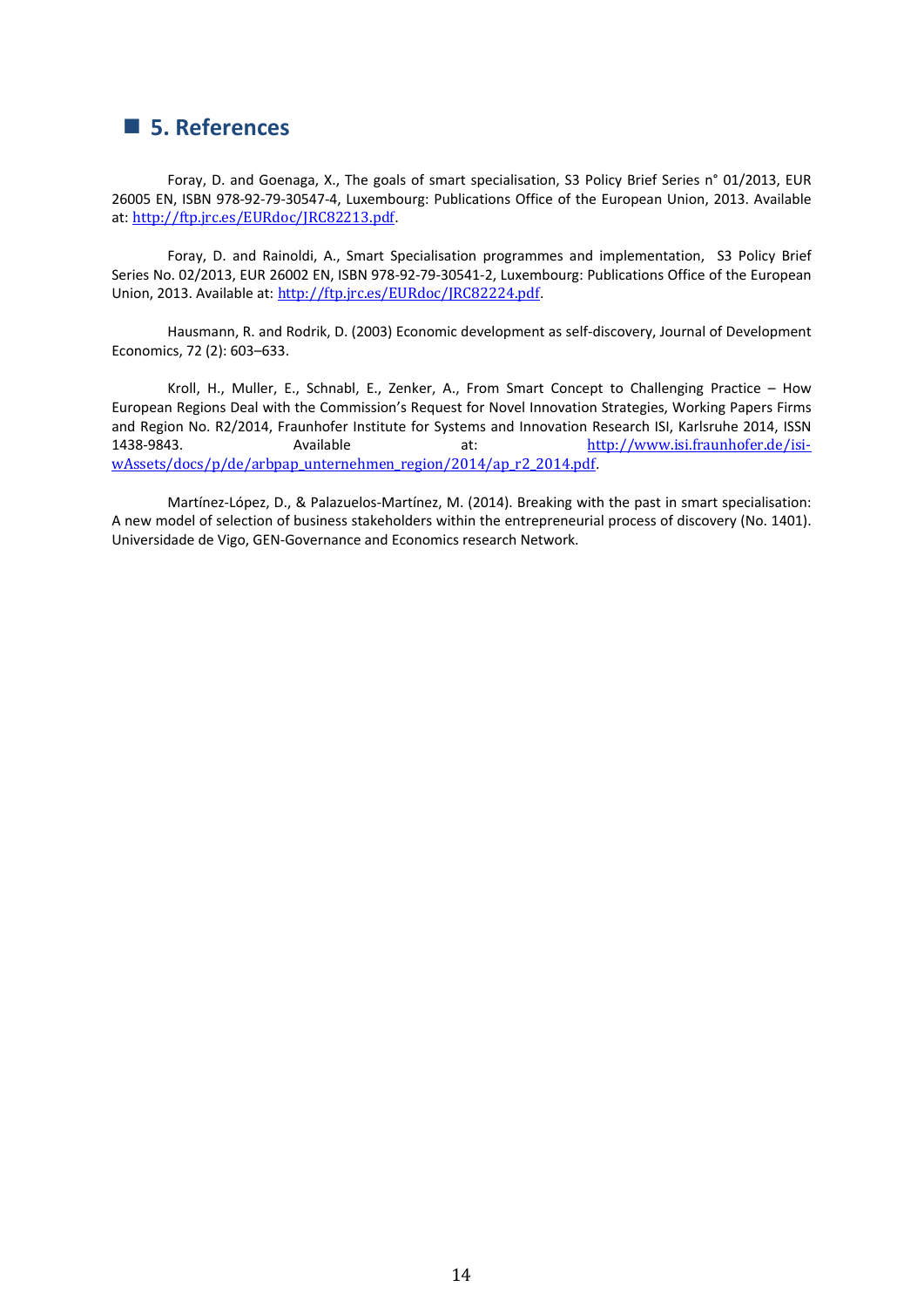Europe Direct is a service to help you find answers to your questions about the European Union Freephone number (\*): 00 800 6 7 8 9 10 11 (\*) Certain mobile telephone operators do not allow access to 00 800 numbers or these calls may be billed.

A great deal of additional information on the European Union is available on the Internet. It can be accessed through the Europa server http://europa.eu.

#### How to obtain EU publications

Our publications are available from EU Bookshop (http://bookshop.europa.eu), where you can place an order with the sales agent of your choice.

The Publications Office has a worldwide network of sales agents. You can obtain their contact details by sending a fax to (352) 29 29-42758.

European Commission EUR 27349 EN – Joint Research Centre – Institute for Prospective Technological Studies

Title: Bridging thinkers and doers: first lessons from the Entrepreneurial Discovery Process in Eastern Macedonia and Thrace

Author(s): Mark Boden, Elisabetta Marinelli, Karel Haegman, Patrice Dos Santos

Luxembourg: Publications Office of the European Union 2015– 14 pp. – 21.0 x 29.7 cm

EUR – Scientific and Technical Research series – ISSN 1018-5593 (print), ISSN 1831-9424 (online) ISBN 978-92-79-49577-9 (print) ISBN 978-92-79-49576-2 (pdf)

doi:10.2791/01633